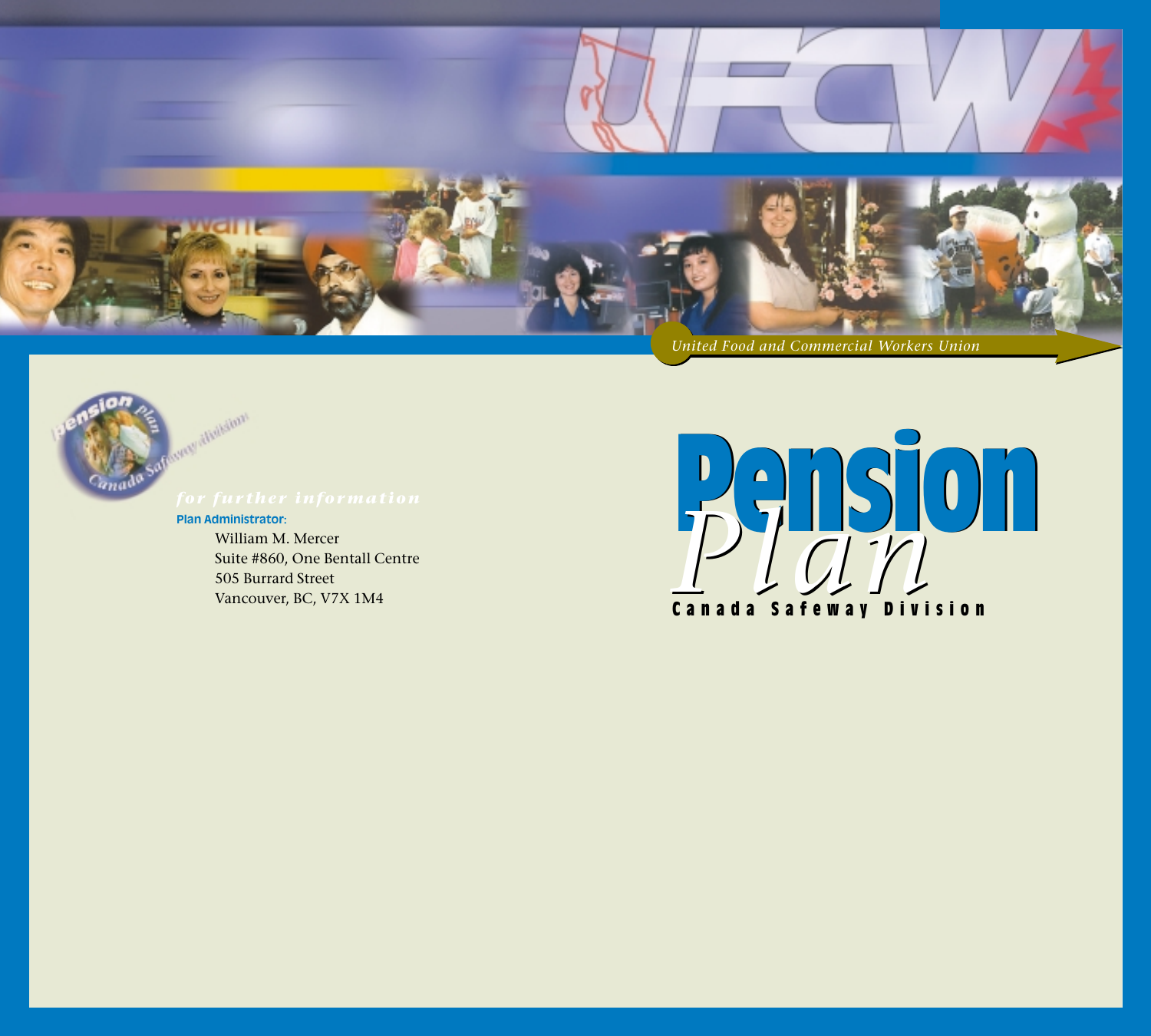#### *tion tion introduc*

### *contents*

| <b>Introduction</b>                         | 1  |
|---------------------------------------------|----|
| <b>Plan Background</b>                      | 2  |
| <b>Changes to the Plan</b>                  |    |
| <b>Effective January 1, 1998</b>            | 3  |
| <b>Plan Membership and Contributions</b>    | 5  |
| <b>Calculating Your Pension Benefit</b>     | 6  |
| <b>Retirement Benefits</b>                  | 8  |
| <b>Sample Pension Calculations</b>          | 13 |
| <b>Termination of Membership</b>            |    |
| <b>Before Retirement</b>                    | 15 |
| In the Event You Receive                    |    |
| <b>Wage Loss Benefits</b>                   | 17 |
| In the Event of Your Death                  | 18 |
| In the Event of Marital Break-up            | 20 |
| <b>Tax Considerations</b>                   | 20 |
| <b>Plan Registration and Administration</b> | 21 |
| <b>Glossary of Pension Terms</b>            | 22 |
| <b>Ouestions and Answers</b>                | 24 |
|                                             |    |

*The information in this booklet summarizes the main features of the UFCW Union Pension Plan (the Plan) for eligible Canada*



*Safeway employees only. It does not create nor confer any rights to benefits. Not every detail can be contained in a summary such as this. In the event of any discrepancy or misunderstanding, benefits will be determined and paid according to the official Plan documents and the applicable legislation.*

The glossary at the back is provided to help you understand the pension terms used in this booklet.

In addition to this booklet, you will receive an annual statement

**1**

from the Plan Administrator that provides a record of your benefit entitlements under the Plan. You should keep these statements for your own records.

If you have any questions or require further information, please contact the Plan Administrator.

| William M. Mercer Ltd.    |
|---------------------------|
| <b>Suite #860</b>         |
| <b>One Bentall Centre</b> |
| <b>505 Burrard Street</b> |
| Vancouver, BC V7X 1M4     |
| 1-888-345-8329            |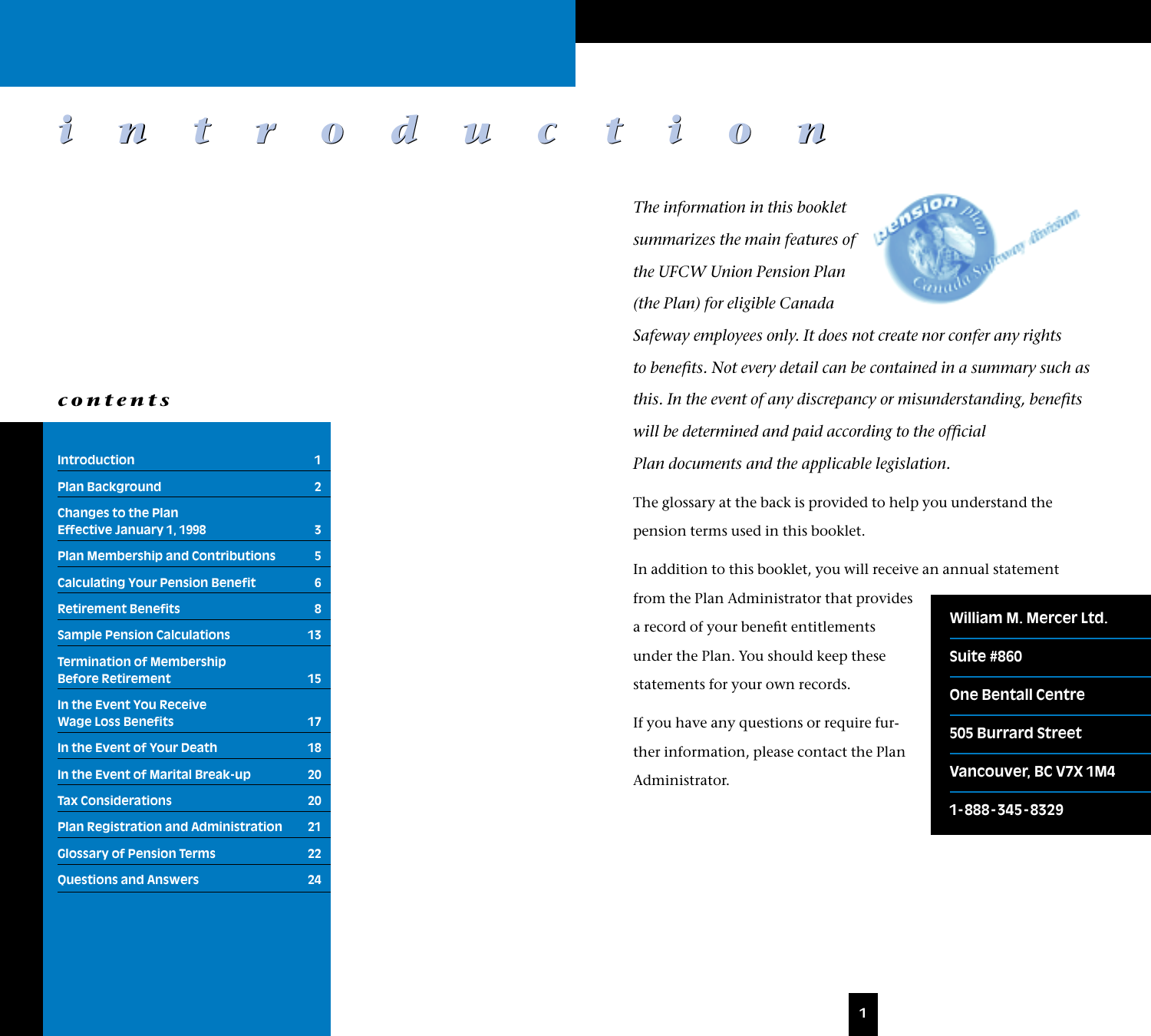## *plan plan background*

Before 1998, you may have been a member of the Retail Meat Industry Pension Plan, or the Retail Clerks Industry Pension Plan. In 1998, the Retail Meat and the Retail Clerks Industry Pension Plans merged and became the UFCW Union Pension Plan. UFCW members employed by Canada Safeway entered into the merged Plan around that same time.

The UFCW Union Pension Plan is a jointly trusteed pension plan. This means that the Plan is jointly managed by Trustees appointed by the employers, by UFCW Local 2000 and by UFCW Local 1518. There is a Trust Agreement setting out the Trustees' duties and responsibilities. They include ensuring that:

- **• proper records are maintained**
- **• the terms of the Plan are administered consistently and in accordance with the law, and**
- **• the Plan funds are invested for the benefit of members and in accordance with the laws regulating pension plan investments.**

One of the unique features of the Plan is that it has six separate divisions. The pension funds are combined for investment purposes, but a separate accounting for each division is maintained to ensure that the assets of one division are not used to support the benefits of another division. Each division has its own Retirement Committee made up of both employer and *union* appointees. The divisions include:

- **• Overwaitea Food Group • UFCW Local 1518**
	-
- **• Canada Safeway • UFCW Local 2000**
- 
- **• Loman Warehousing • Tober Enterprises**
- 

The Retirement Committees make recommendations to the Trustees on such issues as:

- **• the development of benefit schedules for the divisions**
- **• the creation of an investment policy applicable to the division**
- **• subsequent changes to the investment policies of the divisions, and**
- **• the development of communication and education programs for division members**

# *changes to the plan changes to the plan effective january 1, 1998*

**Your pension plan was significantly amended after your collective bargaining agreement was negotiated in 1997. The changes that will have the biggest impact on you, as a Plan member employed by Canada Safeway, include the following:**

- **1. Introduction of a divisional structure –** This means that the contributions made to the Plan by Canada Safeway are only used to support the benefits of members in the Canada Safeway Division. Similarly, the contributions made by the employers in each of the Plan's other five Divisions are only used to support the benefits of members in those Divisions.
- **2. Increased benefit rate for service before 1998 –** If you were a member of the former Retail Clerks Industry Pension Plan, and you were aged 45 on January 1, 1998, the benefit rate for your service before 1998 was increased to \$45 per month for each year of your *credited service*. Subsequently, the Trustees agreed to extend the \$45 benefit rate to former Retail Clerks Industry Pension Plan members aged 44 on January 1, 1998.
- **3. Extension of the bridge benefit** If, on your retirement date, you meet the age and service requirements detailed on page 9, you will be entitled to receive a bridge benefit from the Plan until you reach age 65. (If you were a member of the former Retail Meat Industry Pension Plan, you were already entitled to this benefit).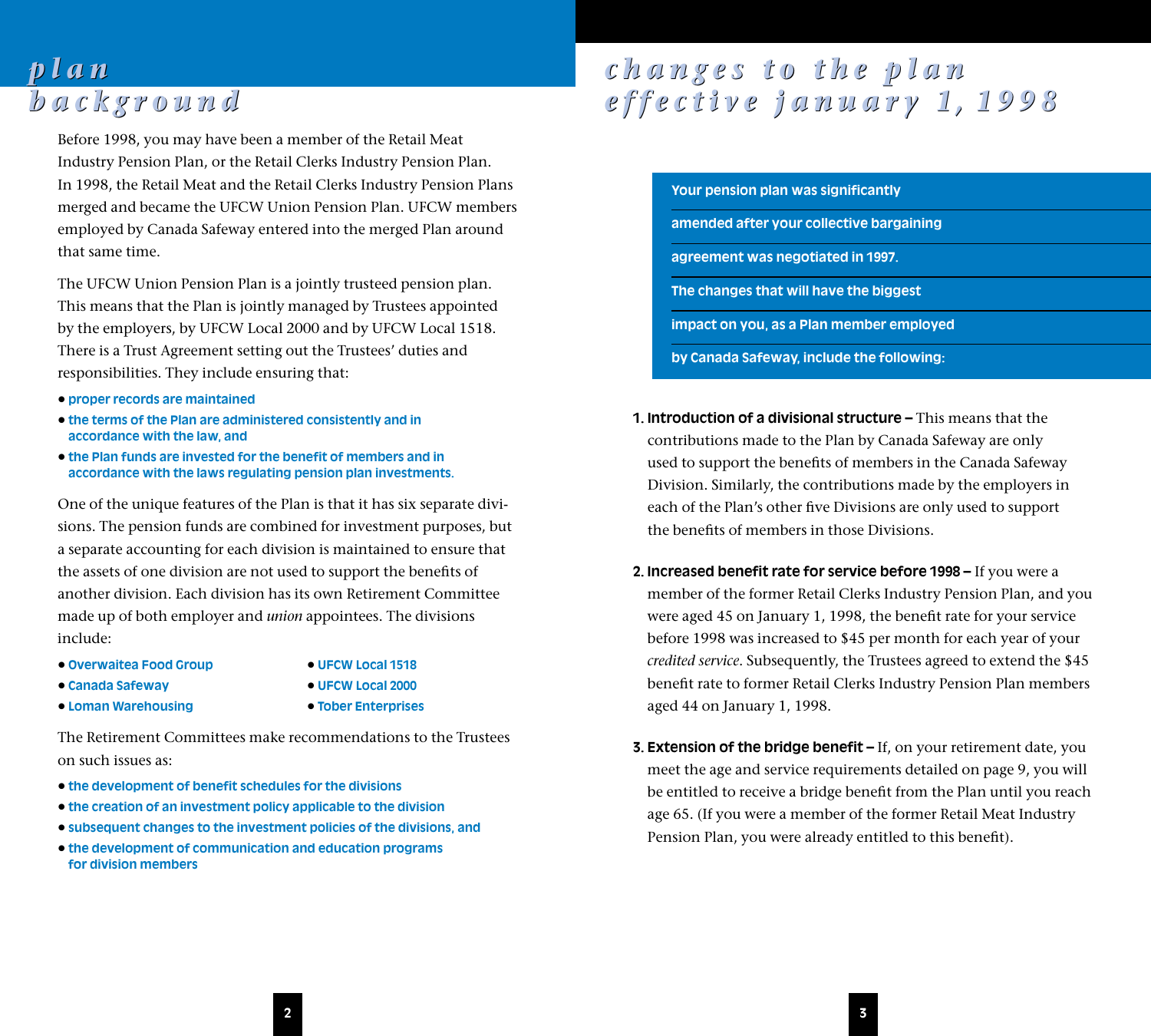**4. New benefit formula for service after 1997 –** The pension you earn after 1997 is based on a percentage of your annual *earnings*; the percentage amount is gradually "phased in" and increases from 1.0% of your *earnings* in the first three years to 1.4% of your *earnings* in 2004. The benefit formula is explained in more detail on page 6.

**The intention of the Trustees is ultimately to provide Plan members employed by Canada Safeway with a pension equal to 1.4% of earnings for each year after 1997. However, the constraints imposed by the phasing in of the increased employer contribution rates (see page 5) and the funding requirements of the Pension Benefits Standards Act mean that, initially, it is only possible to provide Plan members with the 1.4% of earnings formula in 2004.**

**5. Minimum benefit payable on retirement –** In recognition of the fact that the benefit level does not reach 1.4% of your *earnings* until 2004, the Trustees established a minimum benefit payable on retirement for members retiring before 2003. You will find a detailed explanation of this minimum on page 8.

## *plan membership plan membership and contributions and contributions*

### *Becoming a Member*

Canada Safeway makes a contribution for each Canada Safeway employee covered by a collective agreement between the company and either UFCW Local 1518 or UFCW Local 2000. Your Plan membership begins as soon as Canada Safeway makes a contribution to the pension fund on your behalf.

### *Contributions*

Contributions are payable in accordance with the collective agreement. Canada Safeway makes contributions for all eligible employees. If you are age 30 or older, you and the employer make contributions to the Plan.

### **Employer Contributions**

Canada Safeway makes monthly contributions to the pension fund on your behalf as follows:

| Date                     | <b>Amount of Employer Contributions</b> |  |  |
|--------------------------|-----------------------------------------|--|--|
| <b>January 1, 1998</b>   | 3% of your earnings                     |  |  |
| <b>December 31, 2000</b> | 4% of your earnings                     |  |  |
| <b>December 31, 2001</b> | 5% of your earnings                     |  |  |
| March 31, 2003           | 6% of your earnings                     |  |  |

Canada Safeway will contribute an additional 1.7% of your earnings until 2007. These additional contributions were negotiated in order to finance the cost of the increased benefit rate for your service before 1998 (i.e., the \$45 benefit rate).

### **Employee Contributions**

The amount of your employee contributions to the Plan is based on your age and is calculated as follows:

| Age          | <b>Amount of Employee Contributions</b><br><b>Deducted per Paycheque</b> |
|--------------|--------------------------------------------------------------------------|
| $30 - 39$    | 1% of your earnings                                                      |
| $40 - 49$    | 2% of your earnings                                                      |
| 50 and older | 4% of your earnings                                                      |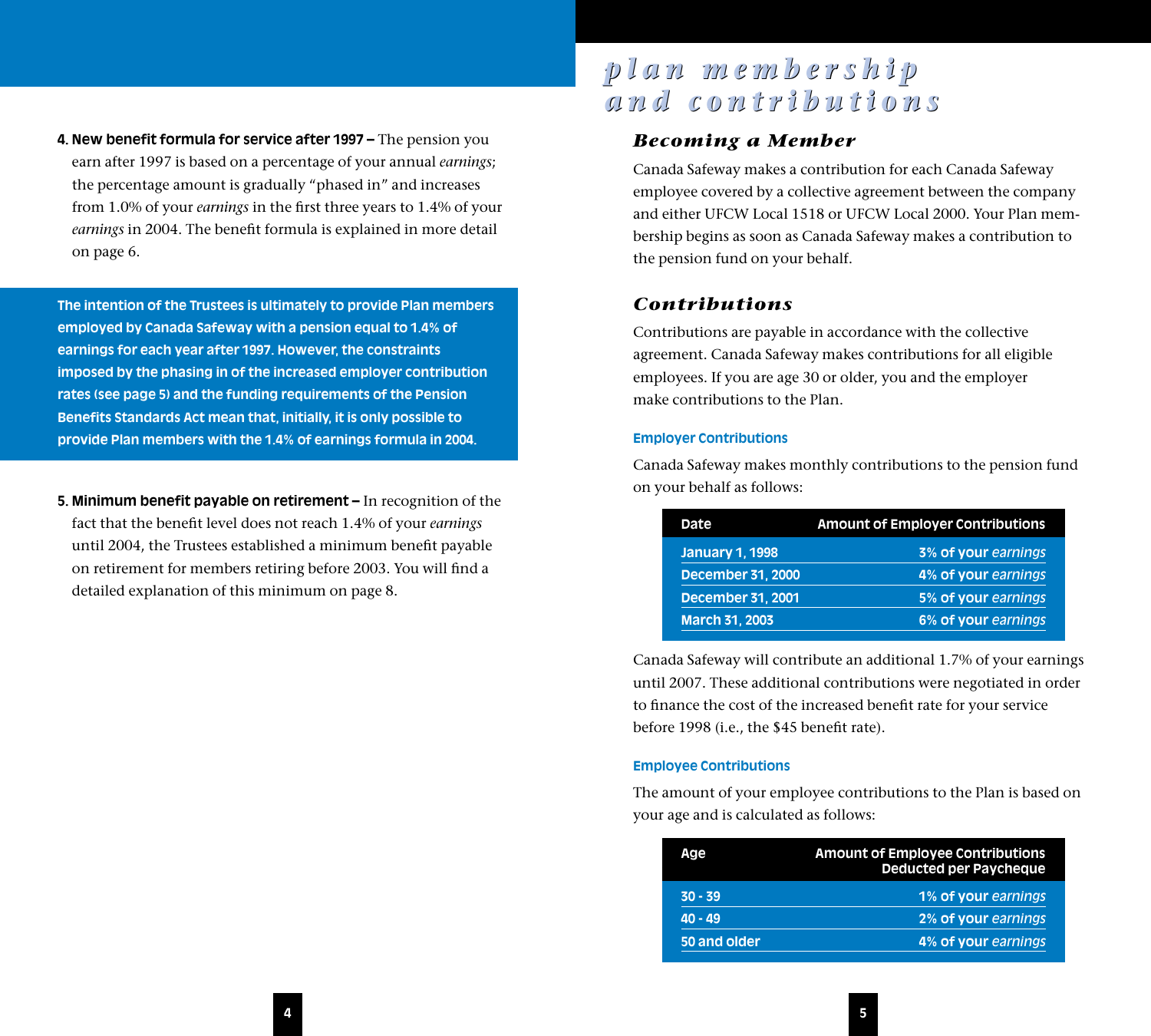## *calculating your calculating your pension benefit pension benefit*

**A**

**Your pension benefit under the Plan has three parts:**

### *Former Retail Clerks Industry Pension Plan members*

**If you reached age 44 on January 1, 1998, the benefit you earned before January 1, 1998, which is equal to:**

**\$45 per month times each year of credited service up to December 31, 1997.**

**If you did not reach age 44 on January 1, 1998, the benefit you earned before January 1, 1998, which is equal to:**

**\$41 per month times each year of credited service between January 1, 1994 and December 31, 1997; and \$38 per month times each year of credited service until December 31, 1993.**

## *Former Retail Meat Industry Pension Plan members*

**The benefit you earned before January 1, 1998 which is equal to: \$45 per month times each year of credited** 

**service up to December 31, 1997.**

Note: If you have past service credits as a result of your employment with Woodwards Food Ltd., the benefit rate in effect for this service will not be the one described in Box A. You should contact the Plan Administrator if you require more information.

### *PLUS*

| The benefit you earn after 1997 is a percentage<br>of your earnings during each period as follows: |                                 |  |  |  |
|----------------------------------------------------------------------------------------------------|---------------------------------|--|--|--|
| Year                                                                                               | <b>Monthly Pension Formula</b>  |  |  |  |
| Jan 1, 1998 - Dec 31, 2000                                                                         | $1/12 \times 1.0\%$ of earnings |  |  |  |
| Jan 1, 2001 - Dec 31, 2001                                                                         | $1/12 \times 1.1\%$ of earnings |  |  |  |
| Jan 1, 2002 - Dec 31, 2002                                                                         | $1/12 \times 1.2\%$ of earnings |  |  |  |
| Jan 1, 2003 - Dec 31, 2003                                                                         | $1/12 \times 1.3\%$ of earnings |  |  |  |
| Jan 1, 2004 and after                                                                              | 1/12 x 1.4% of earnings         |  |  |  |

### *PLUS*



**The benefit after 1997 provided from the C employee contributions you make to the Plan**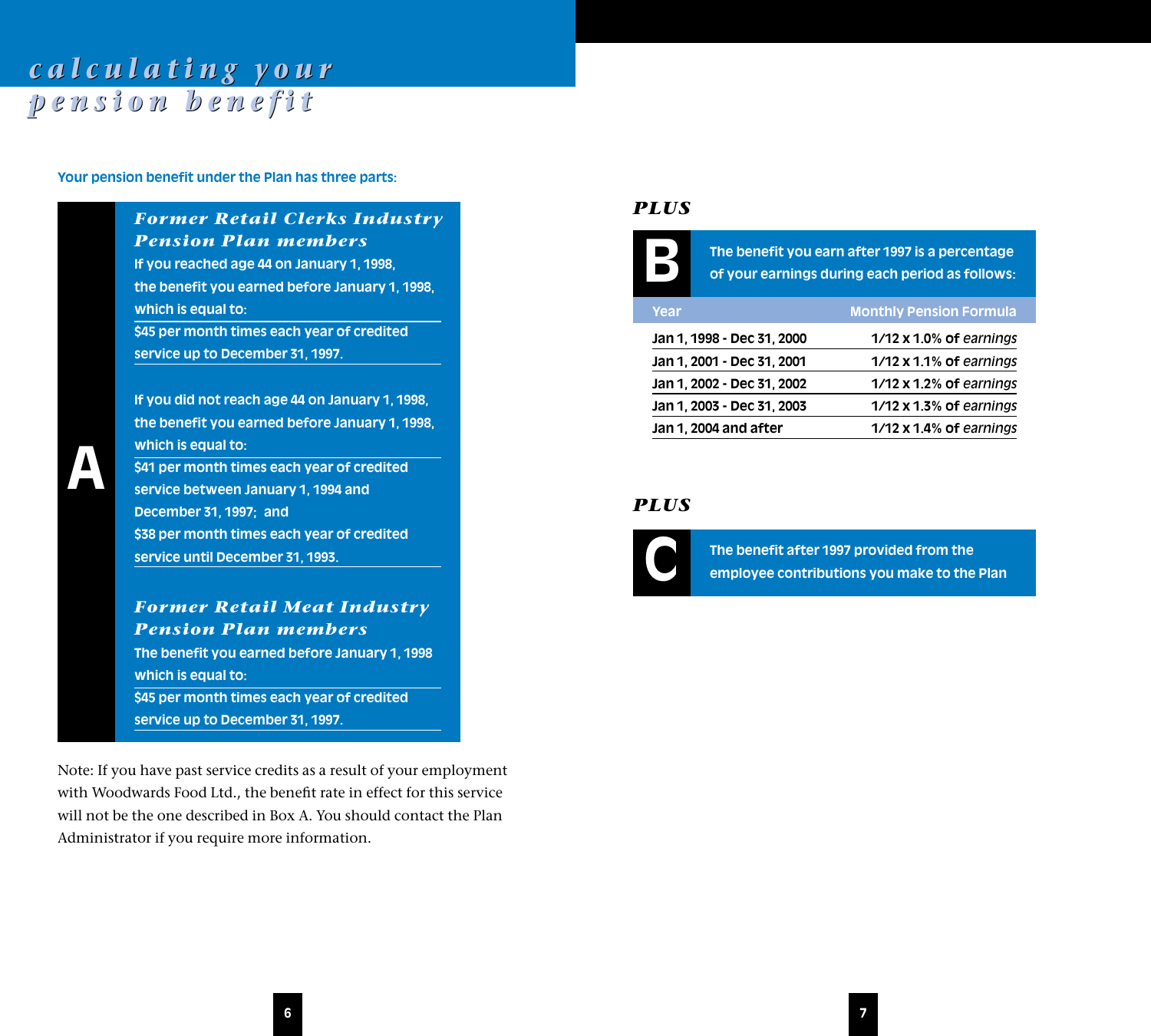## *retirement retirement benefits benefits*

There are some benefits that apply only if you **retire** from the Plan:

- **• a minimum pension benefit**
- **• an additional minimum benefit payable in respect of your own contributions, and**
- **• a temporary supplemental benefit, also known as a bridge benefit.**

## *Minimum Pension Benefit upon Retirement*

If you retire between January 1, 1998 and December 31, 2002, you will receive a pension calculated in accordance with the formula described on page 7, except that Part B is equal to the greater of:

**1.4% of your total earnings from January 1, 1998 until you retire ÷ 12** OR

**\$45 per month per year of credited service**

### *Benefit in Respect of your Contributions*

With respect to the contributions you make to the Plan, upon retirement, you may decide to either:

- **• transfer the amount in your** *Employee Contribution Account* **to an approved** *locked-in* **vehicle, such as another registered pension plan or an RRSP, or purchase a** *life annuity* **from a Canadian insurance company.** OR
- **• receive the greater of:**
- 1. a monthly pension provided by multiplying the amount of your employee contributions without interest by 15% and dividing by 12, or
- 2. the monthly pension provided by your employee contributions with *credited interest* as calculated using annuity factors determined by the Plan *Actuary*.

## *Temporary Supplemental Retirement Pension*

Based on your age and years of *credited service* at retirement, you may be entitled to a temporary supplemental pension. This benefit is added to your regular pension benefit if you retire between the ages of 55 and 65.

If you retire as an active member of the Plan after reaching age 55 and the sum of your *credited service* and age on your retirement date totals 80 or more, you will qualify for a temporary supplemental pension, if you are:

- **• A Local 1518 member age 53 or older on January 1, 1998, or**
- **• A Local 2000 member.**

It is the Trustees' intention to gradually extend this benefit to all Local 1518 members who retire from Canada Safeway and meet the age and *credited service* requirement. The extension will be phased in over time based on the Plan's financial condition.

If you qualify, you will receive a supplemental monthly benefit equal to:

- **• \$200 per month between retirement and age 60, and**
- **• \$100 per month between the ages of 60 (or your retirement date if later) and age 65.**

Payment of your temporary supplemental retirement pension benefit will stop at the end of the month in which you die or the end of the month in which you turn 65, whichever is earlier.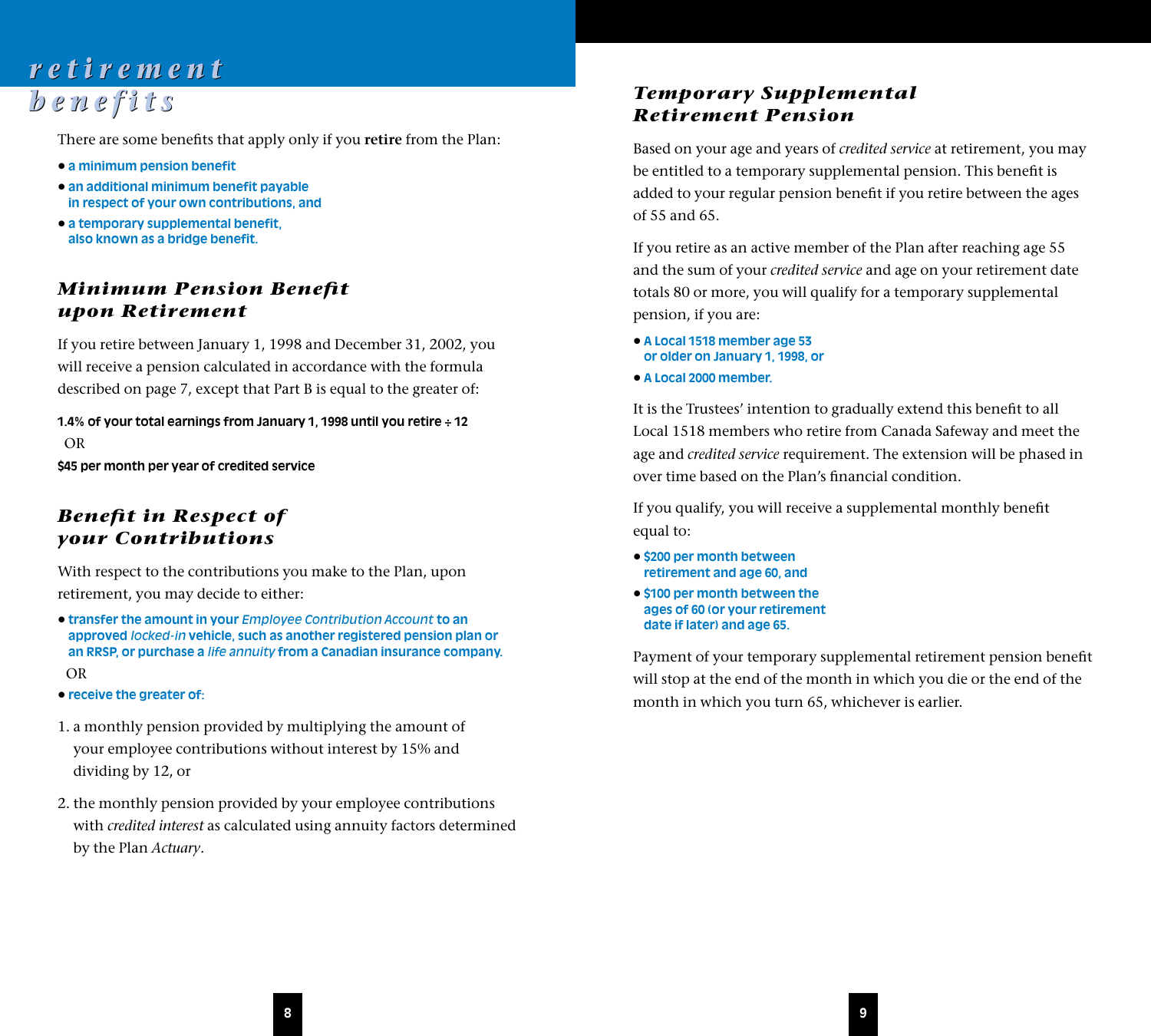### *Retirement Pension Dates*

### **Normal Retirement**

Your *normal retirement date* under the Plan is the last day of the month in which you reach age 65.

### **Early Retirement**

#### **UNREDUCED EARLY RETIREMENT**

If you retire on or after age 60, you may receive an unreduced pension with Trustee consent<sup>1</sup>. If Trustee consent is not granted for any reason, you may still choose to retire early, however, your pension will be reduced.

#### **REDUCED EARLY RETIREMENT**

If you have *credited service* after age 50 and decide to start receiving your pension before age 60, your pension benefit will be reduced. The reduction factors from your *normal retirement date*, with Trustee consent, are as follows:

- **1⁄2% for each month (6% per year) from age 50 to 55, and**
- **1⁄4% for each month (3% per year) from age 55 to 60.**

The table to the right illustrates the total early retirement reduction (with Trustee consent) from your *normal retirement date*.

For example, if you retire at age 57 and 4 months, with Trustee consent, your normal retirement pension will be reduced by  $8\%$  (i.e.,  $\frac{1}{4}$  of  $1\%$  for each month [32 months] until you reach age 60).

If you do not have credited service after age 50 and you retire before age 60, your pension will be reduced by 6% per year from age 50 to age 60.

| Pension<br><b>Starting</b><br>At Age: | <b>Early</b><br><b>Retirement</b><br><b>Reduction</b> |
|---------------------------------------|-------------------------------------------------------|
| $60 - 69$                             | 0%                                                    |
| 59                                    | 3%                                                    |
| 58                                    | 6%                                                    |
| 57                                    | 9%                                                    |
| 56                                    | 12%                                                   |
| 55                                    | 15%                                                   |
| 54                                    | 21%                                                   |
| 53                                    | 27%                                                   |
| 52                                    | 33%                                                   |
| 51                                    | 39%                                                   |
| 50                                    | 45%                                                   |

**1Trustee consent is granted on a non-discriminatory basis. It is not the intention of the Trustees to withhold consent while the Plan is operational.** If Trustee consent is not granted for any reason, you may still choose to retire early. However, your pension will be calculated using reduction factors ranging from 6% to 7% per year from your *normal retirement date*. The *Actuary* will determine the exact amount of the reduction.

### **Postponed Retirement**

You may receive a pension after your *normal retirement date* without reduction. According to Revenue Canada regulations, you cannot postpone receipt of your retirement pension beyond the end of the calendar year in which you turn age 69.

### *Retirement Pension Options*

As required by law, all retirement pension options pay your pension for your lifetime. The only difference between the options is what happens to your pension payments after you die. All pension options have the same actuarial value, which is based on the normal pension option. However, with the options other than the normal option (except the life only option), the amount of pension you receive will be less – to account for the payments that continue following your death. The amount of pension you receive with the life only option will be more than the normal option as there are no payments made after your death.

**Deciding which pension option to choose is an important personal decision that you must make after careful consideration of the alternatives. You must select a form of pension before your pension starts, and once it does start, you cannot change your mind. It is very important for you to discuss these options with the Plan Administrator before your retirement date.**

### **Normal Pension Option**

The normal pension option is paid for your lifetime with a minimum guarantee of 60 monthly payments (five years). This means that if you die before 60 monthly payments have been made, the payments for the balance of the five-year period will be paid to your *beneficiary* or estate.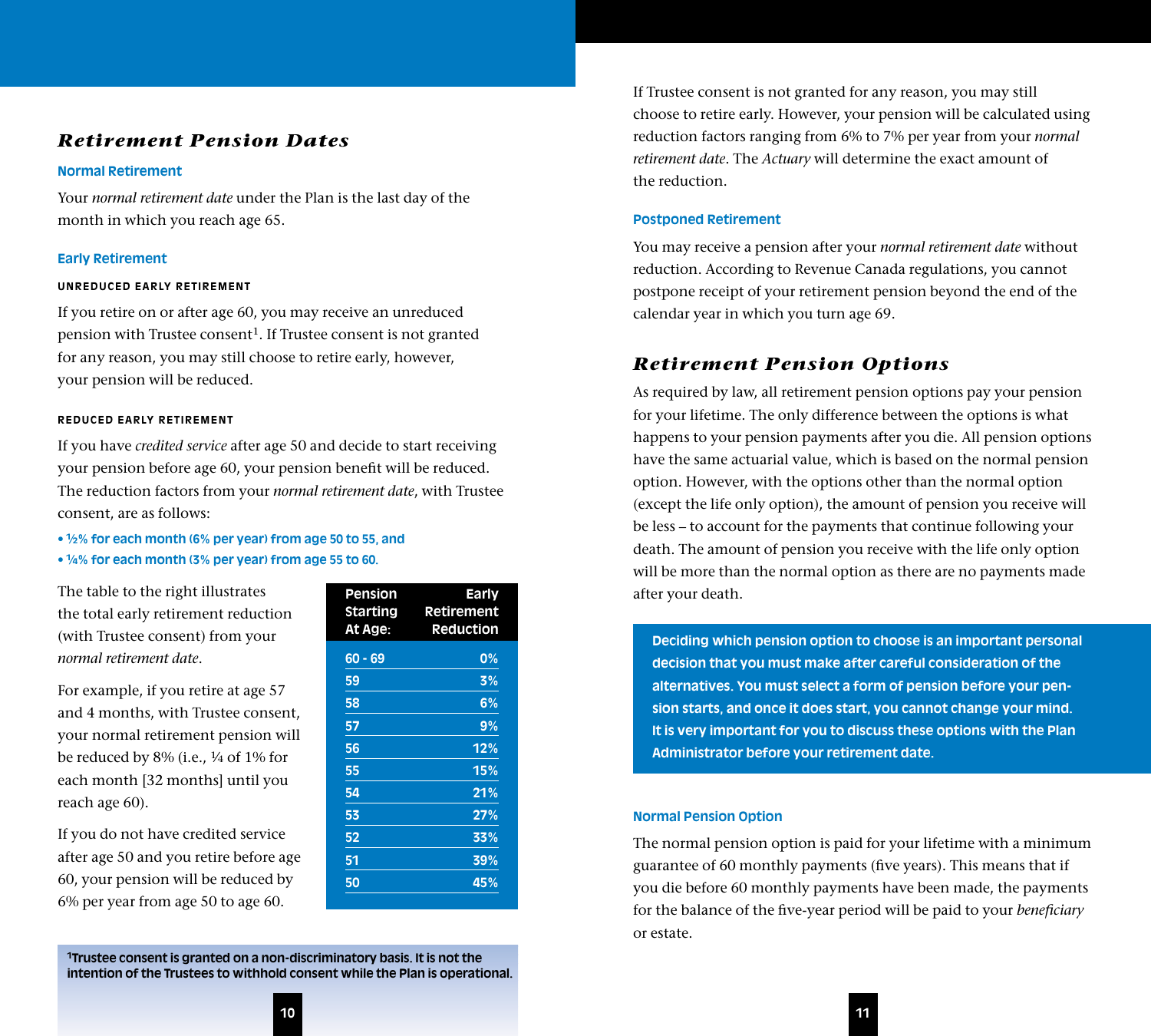### **Joint and Survivor Option Required for Members With a Spouse**

The *Pension Benefits Standard Act* requires that if you have a *spouse* when you retire, you **must** select a pension option providing at least 60% of your pension to your *spouse* for his or her lifetime after your death. However, your *spouse* may decline this coverage by completing a waiver form. Waiver forms are available from the Plan Administrator.

### **Your Options**

You may select one of the following pension options; remember, each option is based on the normal form of pension described on page 11.

### **LIFE ONLY**

In the Life Only Option, your pension is payable for as long as you live; there are no payments after your death even if it occurs directly after your retirement.

### **LIFE WITH GUARANTEE**

In the Life With Guarantee Option, your pension is payable for as long as you live; however, you may choose to guarantee your pension payments for either 10 or 15 years. If you die before the end of the guaranteed period, the pension continues to be paid to your *beneficiary* or estate until the end of the guaranteed period. For example, if you select a life pension guaranteed for 10 years and you die before receiving 120 monthly pension payments (i.e., 10 years x 12 monthly payments), the payments for the balance of the 10-year period will be paid to your *beneficiary* or estate.

#### **JOINT AND SURVIVOR**

In the Joint and Survivor Option, your pension is payable for as long as you live; however, you may choose to provide 60%, 75% or 100% of your pension to your *spouse* after your death. Your *spouse* is referred to as your *joint pensioner*. A *joint pensioner* can only be the person who was your *spouse* on your retirement date.

## *sample pension calculations calculations*

# **Former Retail Clerks or Retail Meat Industry 1 Pension Plan Member**

| Credited Service until January 1, 1998  25 years |  |
|--------------------------------------------------|--|
| Credited Service from January 1, 1998  5 years   |  |

| Year         | <b>Earnings</b> | <b>Employee Contributions</b> |
|--------------|-----------------|-------------------------------|
| 1998         | S<br>41,600     | 1,664<br>S                    |
| 1999         | 42,016          | 1,681                         |
| 2000         | 42,436          | 1,697                         |
| 2001         | 42,860          | 1,714                         |
| 2002         | 44,146          | 1,766                         |
| <b>TOTAL</b> | 213,058<br>Ś    | 8,522                         |

#### **PENSION CALCULATION**

| For service to 31/12/1997 (See page 6)                   |                                                   |     | 25 x \$45 | \$1,125.00     |
|----------------------------------------------------------|---------------------------------------------------|-----|-----------|----------------|
| For service after 31/12/1997 (See page 7)                |                                                   |     |           |                |
| Greater of                                               | 1.4% x 213,058                                    | $=$ | S248.57   |                |
|                                                          | 12                                                |     |           |                |
|                                                          |                                                   |     | <b>OR</b> |                |
|                                                          | 5 x \$45                                          |     | \$225.00  | 248.57         |
|                                                          |                                                   |     |           | 1,373.57<br>S. |
| Minimum Benefit from Employee Contributions (See page 8) |                                                   |     |           |                |
|                                                          | 15% x 8,522                                       |     |           |                |
|                                                          | 12                                                |     |           | \$106.53       |
|                                                          | [NB – Member could have transferred amount in     |     |           |                |
|                                                          | Employee Contribution Account to an approved      |     |           |                |
|                                                          | locked-in vehicle in lieu of receiving additional |     |           |                |
|                                                          | monthly pension from the Plan.]                   |     |           |                |
|                                                          |                                                   |     |           |                |
| <b>Total Pension at Age 60</b>                           |                                                   |     |           | 1.480.10<br>s  |

*Additionally, the Member will receive a bridge benefit of \$200 per month until age 65. See page 9 for more details.*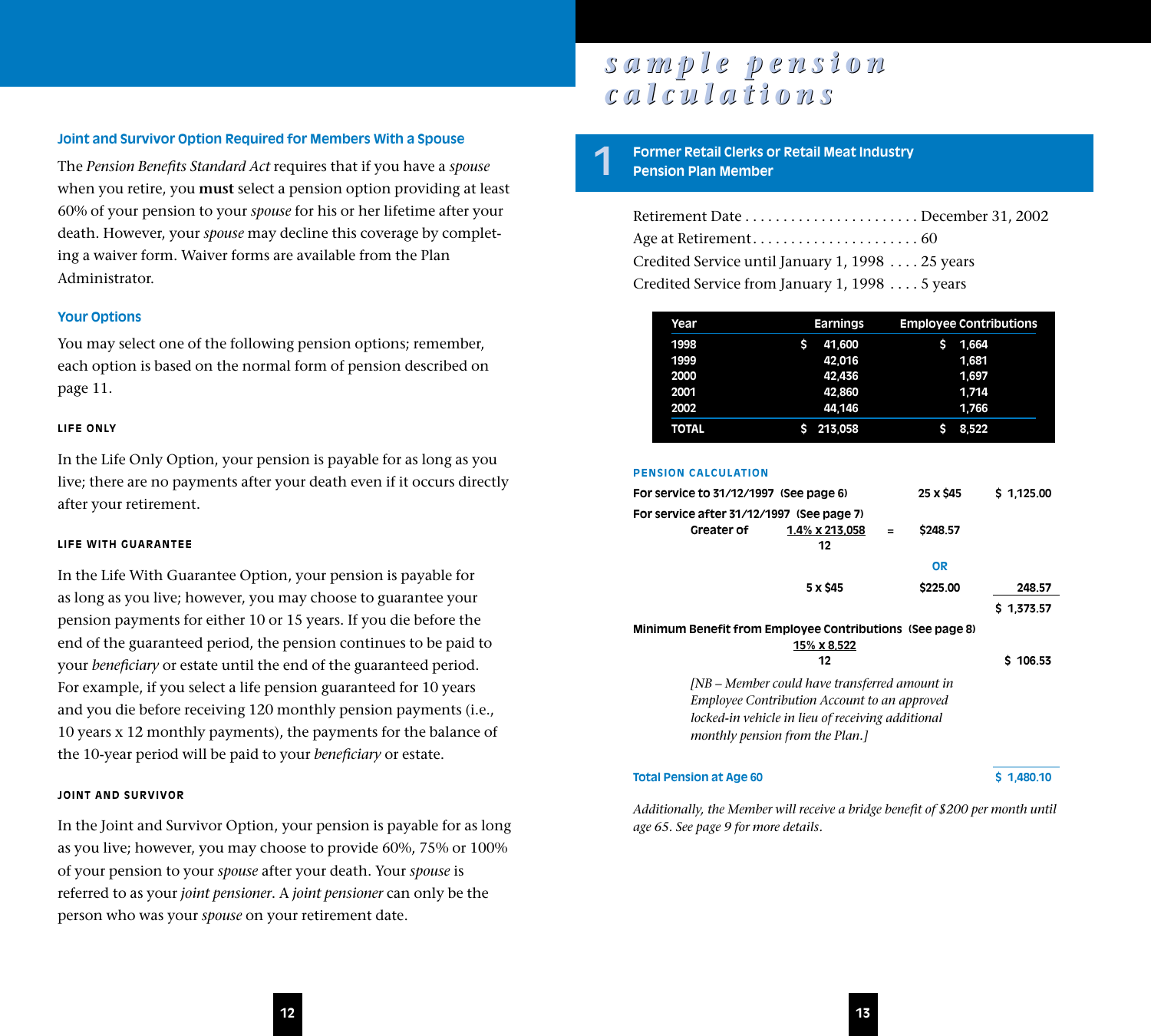#### **Former Retail Clerks or Retail Meat Industry Pension Plan Member 2**

| Credited Service until January 1, 1998  27 years  |  |
|---------------------------------------------------|--|
| Credited Service from January 1, 1998  3.75 years |  |

| Year  | Earnings    | <b>Employee Contributions</b> |
|-------|-------------|-------------------------------|
| 1998  | S<br>41,600 | S<br>832                      |
| 1999  | 42,016      | 840                           |
| 2000  | 42,436      | 849                           |
| 2001  | 32,145      | 643                           |
| TOTAL | 158,197     | 3,164<br>S                    |

#### **PENSION CALCULATION**

| For service to 31/12/1997 (See page 6)                   |                                                   |     | 27 x \$45 | \$1,215.00 |
|----------------------------------------------------------|---------------------------------------------------|-----|-----------|------------|
| For service after 31/12/1997 (See page 7)                |                                                   |     |           |            |
| Greater of                                               | 1.4% x 158.197                                    | $=$ | \$184.56  |            |
|                                                          | 12                                                |     |           |            |
|                                                          |                                                   |     | <b>OR</b> |            |
|                                                          | 3.75 x \$45                                       |     | \$168.75  | 184.56     |
|                                                          |                                                   |     |           | \$1,399.56 |
| Minimum Benefit from Employee Contributions (See page 8) |                                                   |     |           |            |
|                                                          | 15% x 3,164                                       |     |           |            |
|                                                          | 12                                                |     |           | \$39.55    |
|                                                          | [NB – Member could have transferred amount in     |     |           |            |
|                                                          | Employee Contribution Account to an approved      |     |           |            |
|                                                          | locked-in vehicle in lieu of receiving additional |     |           |            |
|                                                          | monthly pension from the Plan.]                   |     |           |            |
|                                                          |                                                   |     |           |            |
| <b>Pension</b>                                           |                                                   |     |           | \$1.439.11 |
|                                                          |                                                   |     |           |            |
| Reduced by 45% for Early Retirement                      |                                                   |     |           | < 647.60   |

#### **Total Pension at Age 50 \$ 791.51**

*The Member will not receive an additional bridge benefit as he/she has not reached age 55 on his/her date of retirement. See page 9 for more details.*

## *termination of termination of membership before membership before retirement retirement*

Your membership in the Plan terminates on the earliest of the following:

- **• your date of death;**
- **• your retirement date;**
- **• your break in service date, which occurs at the end of the second consecutive Plan year for which no** *earnings* **were reported to the Plan on your behalf; or**
- **• the date following your termination of employment, when you transfer the** *commuted value* **of your pension out of the Plan.**

You will have two or three options (dependent on your age on termination) to choose from with respect to your pension from the Plan if you terminate membership before you retire.

| <b>Your Age on</b><br><b>Termination</b> | Immediate<br><b>Pension</b> | <b>Deferred</b><br><b>Pension</b> | <b>Transfer to Locked-In</b><br>Arrangement |
|------------------------------------------|-----------------------------|-----------------------------------|---------------------------------------------|
| 55 and older                             | Yes:                        | Yes                               | <b>No</b>                                   |
| 50 to 54-11 months                       | <b>Yes</b>                  | <b>Yes</b>                        | Yes                                         |
| 49 and younger                           | <b>No</b>                   | Yes                               | Yes                                         |

### *Immediate Pension*

If you are age 50 or older, you can start your pension immediately on your termination of membership. Your pension would be calculated in accordance with the method described on page 6.

### *Deferred Pension*

If you have not reached age 69 when you terminate membership, you may defer starting your pension to anytime between the ages of 50 and 69. Once you elect to commence your pension, it would be calculated in accordance with the method described on page 6.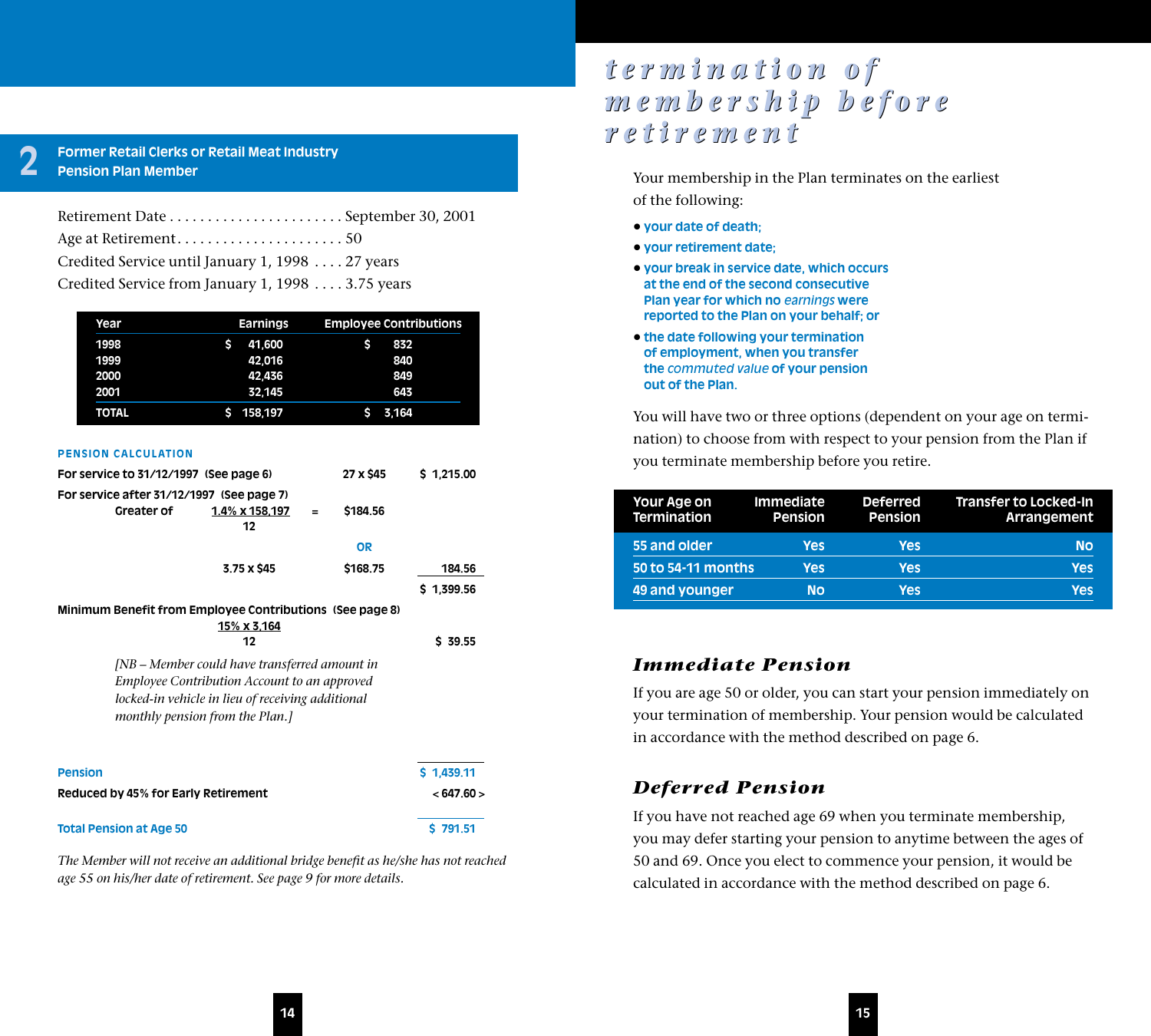### *Transfer to a Locked-In Arrangement*

If you are less than age 55 when you terminate membership, you may elect to transfer the *commuted value* of your pension, including the amount in your *employee contribution account*, to:

- **• an approved,** *locked-in* **vehicle, such as another registered pension plan or a** *locked-in* **RRSP, or**
- **• purchase a deferred** *life annuity* **from a Canadian life insurance company.**

Please note that the *commuted value* of your pension is based on the amount of pension payable to you from the Plan at age 65; it does not take into account the early retirement subsidies which are offered under the Plan and described on page 10. There is no guarantee that the amount of money transferred out of the Plan will provide you with a pension equal to the pension you would have received had you not elected to transfer the *commuted value* of your pension out of the Plan. Whether the *commuted value* of your benefit will produce the benefits you would receive if you elected to receive a deferred pension from the Plan depends on several factors including:

- **• the rate of interest earned on the transferred amount up to the date you retire**
- **• your age at retirement, and**
- **• annuity purchase rates in effect on the date you retire.**

## *in the event in the event you receive wage you receive wage loss benefits loss benefits*

If you are in receipt of *wage loss benefits* (as defined in this booklet) while you are an *actively employed* member at Canada Safeway, you will continue to earn pension credits under the Plan. Canada Safeway will report your *deemed earnings* to the Plan during the period of your disability; no employer or employee contributions are required nor permitted while you are in receipt of *wage loss benefits*.

If you are not receiving benefits from your long term disability plan (LTD) or Workers' Compensation and you meet the definition of *totally and permanently disabled* under the Pension Plan, you should contact your *Union* or the Plan Administrator to see if you are eligible for a disability pension from the Plan.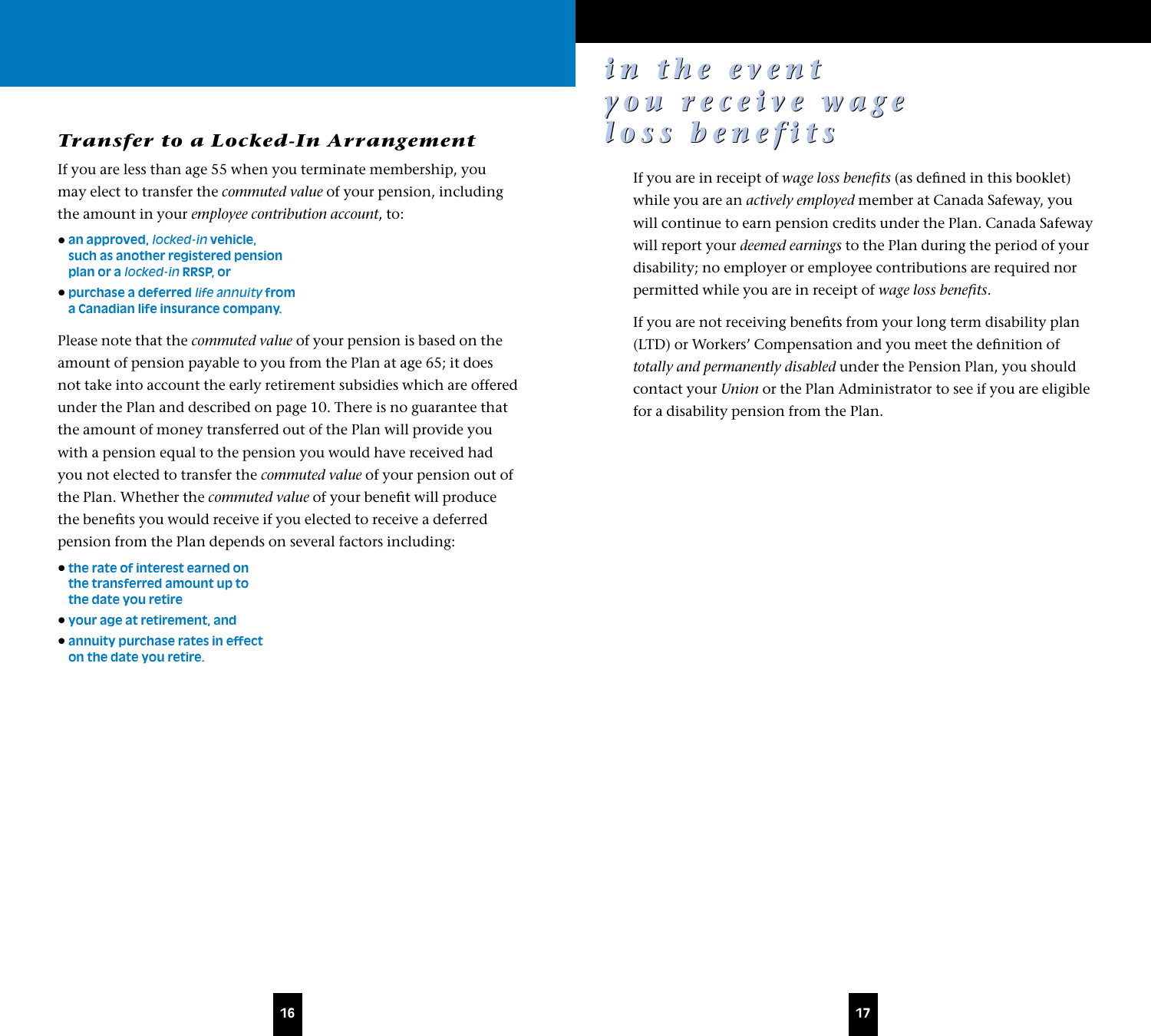## *in the event in the event of your death*

If you die before retirement, the Plan provides a pre-retirement death benefit payable to your *spouse*. If you do not have a *spouse* or if your *spouse* has waived his/her right to a pre-retirement death benefit, the benefit is paid to your designated *beneficiary* or estate. Death benefits after retirement are determined by the pension option you choose.

### *Before Retirement*

If you are an *actively employed* plan member and die **before retirement,** the Plan provides a benefit to be paid to your s*pouse, beneficiary* or estate equal to:

| If you die before age 60        | If you die after age 60  |
|---------------------------------|--------------------------|
| <b>One half of the commuted</b> | The commuted value of    |
| value of 60 monthly pen-        | the amount of pension    |
| sion payments earned to         | earned to date, assuming |
| date, but not more than         | you retire at the end of |
| the commuted value of           | the month preceding your |
| your pension earned to          | death and selected a     |
| your date of death and          | Lifetime Pension with a  |
| payable at age 60.              | 10 Year Guarantee.       |

In accordance with the BC Pension Benefits Standards Act, the pre-retirement death benefit payable in the event of your death must be at least equal to:

**• 60% of the** *commuted value* **of the monthly pension you have earned up to your death and payable at age 65 plus a refund of your employee contributions with interest.**

Accordingly, if the formula described in the table above does not equal the minimum amount payable under the *Pension Benefits Standards Act*, the 60% *commuted value* formula will apply and your *spouse*, designated *beneficiary* or estate will be paid the higher amount.

### *Settlement of Spouse's Pension*

Your *spouse* may choose to receive the pre-retirement death benefit from the Plan in the form of a monthly pension benefit, or he or she may choose to transfer the *commuted value* of the pre-retirement death benefit to:

- **• another registered pension Plan**
- **• an RRSP or life income fund, or**
- **• purchase a deferred annuity from a Canadian insurance company.**

### *Who Receives Death Benefits*

If you have a *spouse* when you die before retirement, your *spouse* receives the death benefit unless your *spouse* has waived the right to receive the benefit. If you do not have a *spouse* or your *spouse* waives the right to receive a death benefit, the death benefit is paid to your *beneficiary*. If you have no *spouse* and have not designated a *beneficiary*, a pre-retirement benefit will be paid to your estate.

You should complete the Spousal Information/Beneficiary Designation Form so that the Plan records are accurate and up to date. Please note that your *spouse* can waive the right to receive your pension benefit by completing the waiver section of this form.

## *After Retirement*

Any benefits payable from the Plan on your death **after retirement** are determined by the pension option you elected when you retired and started your pension. Please see page 11 for descriptions of the different options of pension.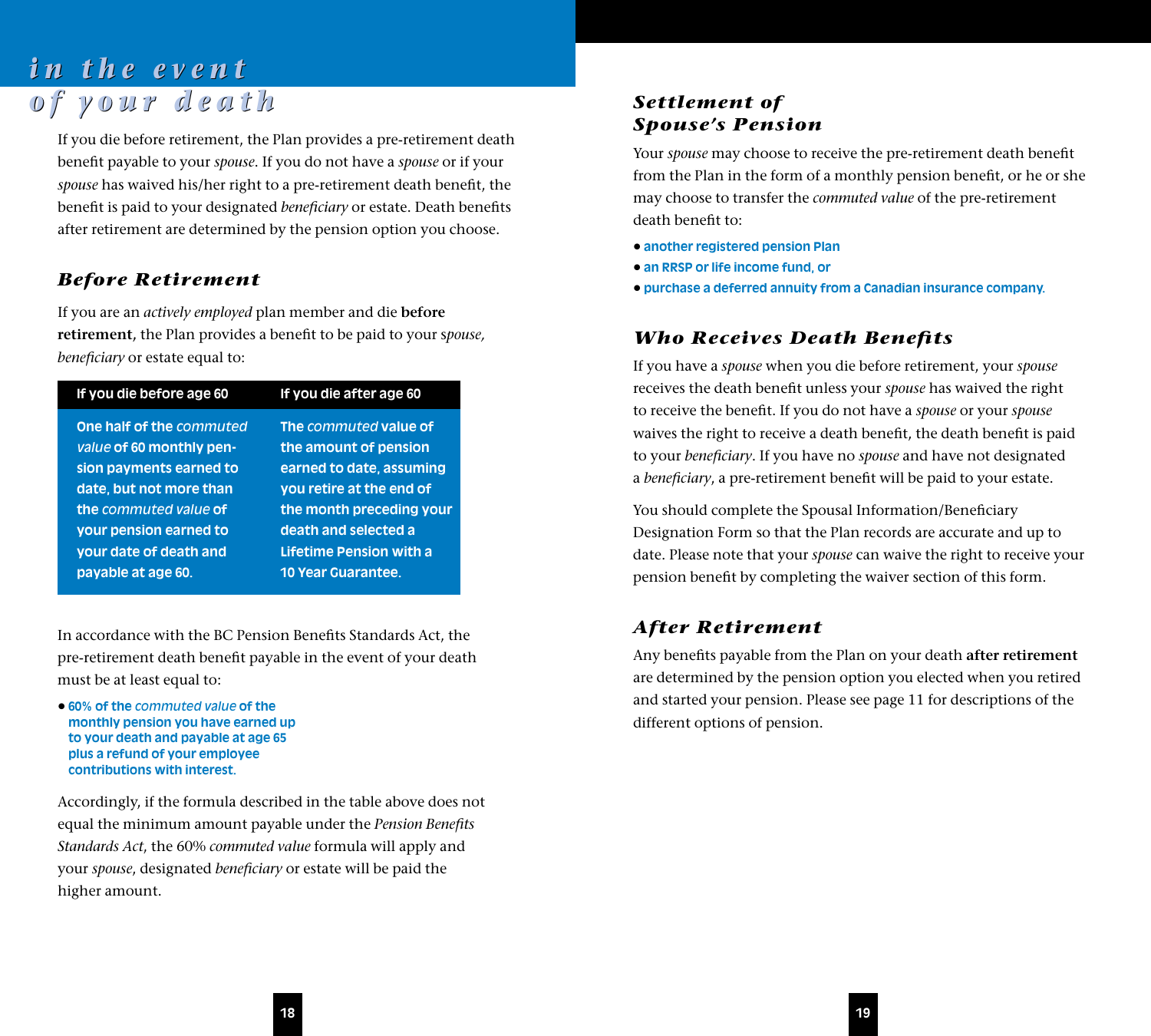## *in the event in the event of marital of marital break-up*

If your marriage breaks up, your former *spouse* may be entitled to a portion of the pension you earned under the Plan during the marriage – as determined by the Family Relations Act. The provisions of your court order or written separation agreement will determine how your pension will be shared.

In the event of marital break-up, the Plan Administrator will explain the Plan provisions and supply any required forms.

## *tax tax considerations considerations*

The contributions Canada Safeway makes to the Plan on your behalf are not a taxable benefit to you. Annually, Canada Safeway will report the contributions you make to the Plan as Registered Pension Plan contributions; this will reduce your taxable income. Additionally, Canada Safeway will report both your contributions to the Plan and the contributions that Canada Safeway makes to the Plan on your behalf as your Pension Adjustment (PA). Your PA determines the maximum amount you can contribute to your RRSP in the following year.

Each year, Revenue Canada advises you how much you are permitted to contribute to your RRSP under a specified multi-employer pension plan such as the UFCW Union Pension Plan. For instance, your eligible RRSP room for 1999 is equal to 18% of your income (to a maximum of \$13,500) less your PA amount.

Your retirement pension benefit is taxable income. After allowing for any exemptions available to you under the *Income Tax Act*, your retirement pension is subject to income tax.

## *plan registration plan registration and and administration*

Your pension plan is registered with both the Registered Plans Division of Revenue Canada and the British Columbia Pension Benefits Standard Branch.

The ultimate responsibility for the administration of the Plan lies with the joint Trustees. The Plan is administered in accordance with the terms of the Trust Agreement, the provisions of the *Pension Benefits Standards Act* and all provincial and federal legislation governing pension plans.

The joint Trustees are required to operate the Plan to provide benefits to the members, so that the Plan contributions will fund the Plan's benefits in accordance with the Trust Agreement, the *Pension Benefits Standards Act* and all regulations.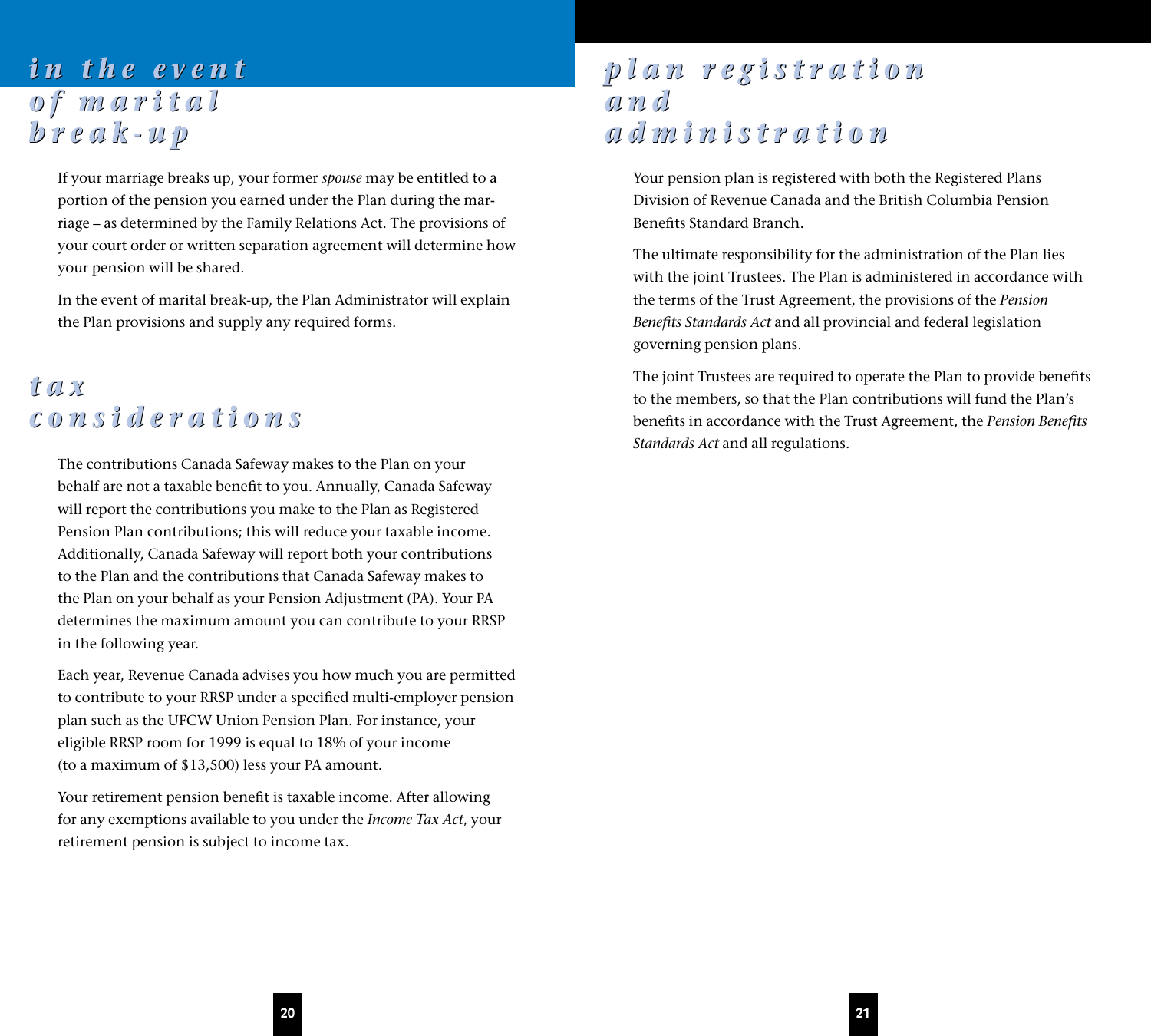## *glossary of glossary of pension terms pension terms*

**Actively Employed** A member who is covered by a collective agreement in the industry as defined in the Trust Agreement.

**Actuary** A person who is a Fellow of the Canadian Institute of Actuaries or a firm employing such a person, who is appointed by the Trustees as actuary of the Plan.

**Beneficiary** The person or entity you designate to receive your pension payments in the event of your death.

**Commuted Value** The lump sum present value of your accrued pension as determined by an *actuary*. It is the amount of money required to be set aside to pay for a pension benefit in the future.

**Credited Interest** Equals the annual fund rate of return and is credited at the end of each Plan Year.

**Credited Service** The total years of service used to calculate your pension benefit. After 1997, your annual credited service is equal to the hours (as defined by the Plan) reported on your behalf divided by 1400, to a maximum of one.

**Current Service** The total years of credited service earned after your group's entry into the Plan.

**Deemed Earnings** The earnings reported on your behalf by Canada Safeway while you are in receipt of wage loss benefits which are based on your average earnings for the previous 13 week period.

**Earnings** Total compensation paid to you by Canada Safeway and reported as earnings on your T4 form excluding any taxable benefits.

**Employee Contribution Account** The accumulated balance of a member's employee contributions, including credited interest.

**Group Entry Date** The date on which contributions to the Plan were first made by a participating employer or a Union local on your behalf. If you were a member of the former Retail Meat Industry Pension Plan, your Group Entry Date can be no earlier than January 1, 1963. If you were a member of the former Retail Clerks Industry Pension Plan, your Group Entry Date can be no earlier than January 1, 1970. Any service you had with an employer before your Group Entry Date may be eligible for Past Service, in which case you should contact the Plan Administrator.

**Joint Pensioner** Your spouse at the date of your retirement.

**Life Annuity** A pension you buy from a life insurance company that is guaranteed for your lifetime.

**Locked-In** Your benefit under the Plan cannot be withdrawn in cash; the value must be applied to provide you with a lifetime pension.

**Normal Retirement Date** The last day of the month in which you turn age 65.

**Past Service** The total years of credited service earned before your group's entry into the Plan.

**Pension Benefits Standards Act (PBSA)** The provincial legislation regulating the terms and the operations of this Plan.

**Plan Year** The calendar year ending on December 31st.

**Spouse** The person at your date of retirement (or at your date of death if you die before retiring) to whom you are legally married and with whom you are living, or the person with whom you have been living in a marriage-like relationship for a period of at least two years.

**Terminated Vested Plan Member** A member who has left employment covered by the Plan and who has not transferred the commuted value of their benefit out of the Plan.

**Totally and Permanently Disabled** Inability to work in any occupation for which you would be reasonably fitted by education, training or experience because of a medically determined impairment that is expected to be of long, continued and indefinite duration.

**Union** Is the UFCW Local 1518 and the UFCW Local 2000.

**Vested** You are entitled to the pension you have earned as calculated by the terms of the Plan.

**Wage Loss Benefits** Benefits you receive while absent from your employment including weekly indemnity, long term disability, Employment Insurance sickness, parental or maternity, and Workers' Compensation wage loss.